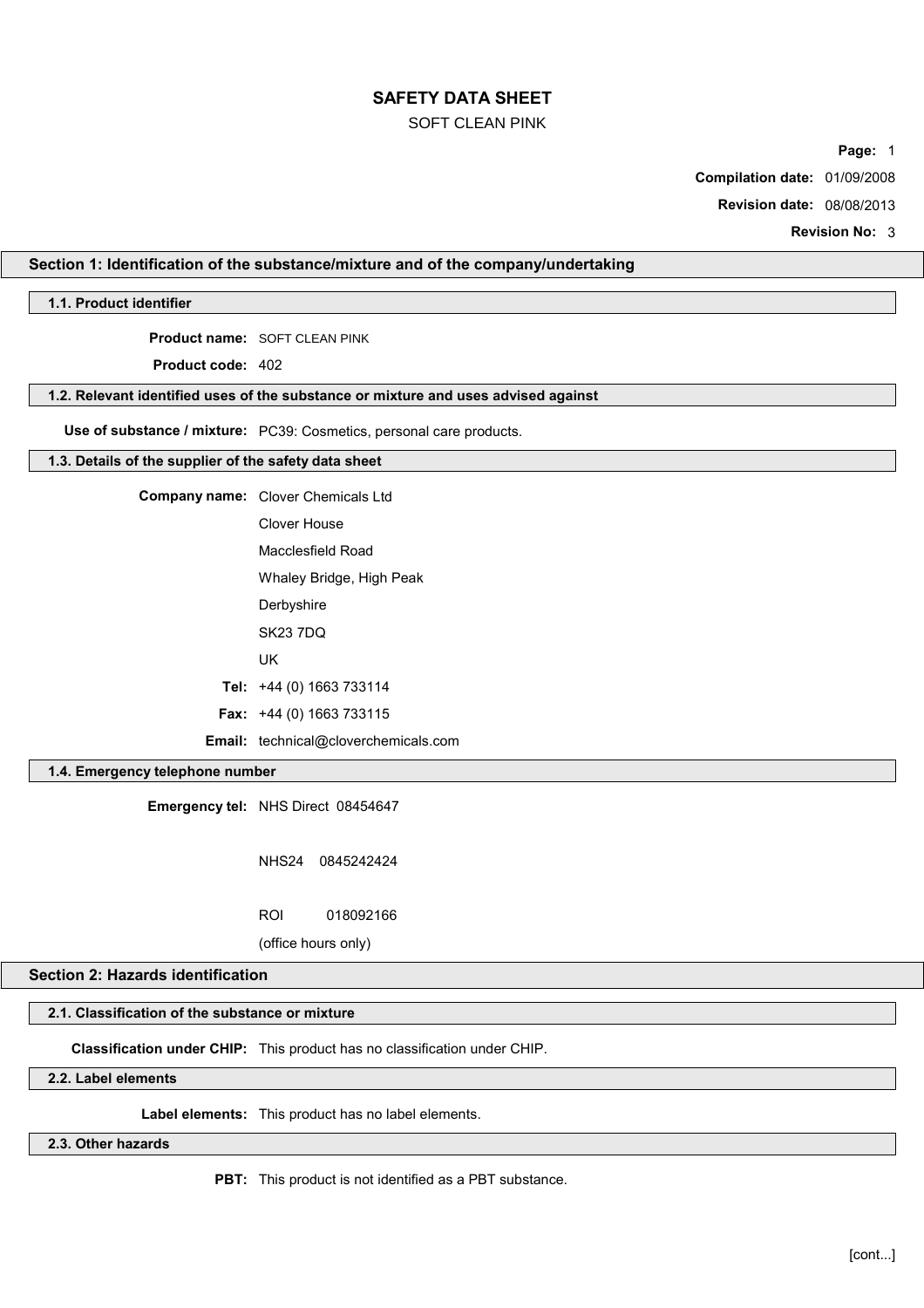### SOFT CLEAN PINK

**Page:** 2

# **Section 3: Composition/information on ingredients**

#### **3.2. Mixtures**

### **Hazardous ingredients:**

#### COCAMIDOPROPYL BETAINE

| <b>EINECS</b> | CAS        | CHIP Classification | <b>CLP Classification</b> | Percent   |
|---------------|------------|---------------------|---------------------------|-----------|
| 263-058-8     | 61789-40-0 | Xi: R41             | Eve Dam. 1: H318          | $1 - 10%$ |
|               |            |                     |                           |           |

AMMONIUM LAURYL SULPHATE

| Xi:<br>ົ<br>.,<br>וחר.<br>OС<br>. | 100/<br>$\sim$ $\sim$ $\sim$ |
|-----------------------------------|------------------------------|
|-----------------------------------|------------------------------|

**Contains:** aqua,Sodium Laureth Sulphate,Cocoamidopropyl Betaine,Sodium Chloride,Ammonium

Lauryl Sulphate,Parfum,Glycol Distearate,Cocamide MEA,Disodium

EDTA,Methylchloroisothiazolinone,Methylisothiazolinone,Laureth-10,CI

17200,Linalool,Citronellol,Hexyl Cinnamal.

# **Section 4: First aid measures**

#### **4.1. Description of first aid measures**

**Eye contact:** Bathe the eye with running water for 15 minutes.

**Ingestion:** Wash out mouth with water.

**Inhalation:** Consult a doctor.

## **4.2. Most important symptoms and effects, both acute and delayed**

**Skin contact:** No symptoms.

**Eye contact:** There may be irritation and redness.

**Ingestion:** There may be irritation of the throat.

**Inhalation:** No symptoms.

### **4.3. Indication of any immediate medical attention and special treatment needed**

**Immediate / special treatment:** Not applicable.

## **Section 5: Fire-fighting measures**

**5.1. Extinguishing media**

**Extinguishing media:** Suitable extinguishing media for the surrounding fire should be used. Use water spray to cool

containers.

# **5.2. Special hazards arising from the substance or mixture**

**Exposure hazards:** In combustion emits toxic fumes.

# **5.3. Advice for fire-fighters**

**Advice for fire-fighters:** Wear self-contained breathing apparatus.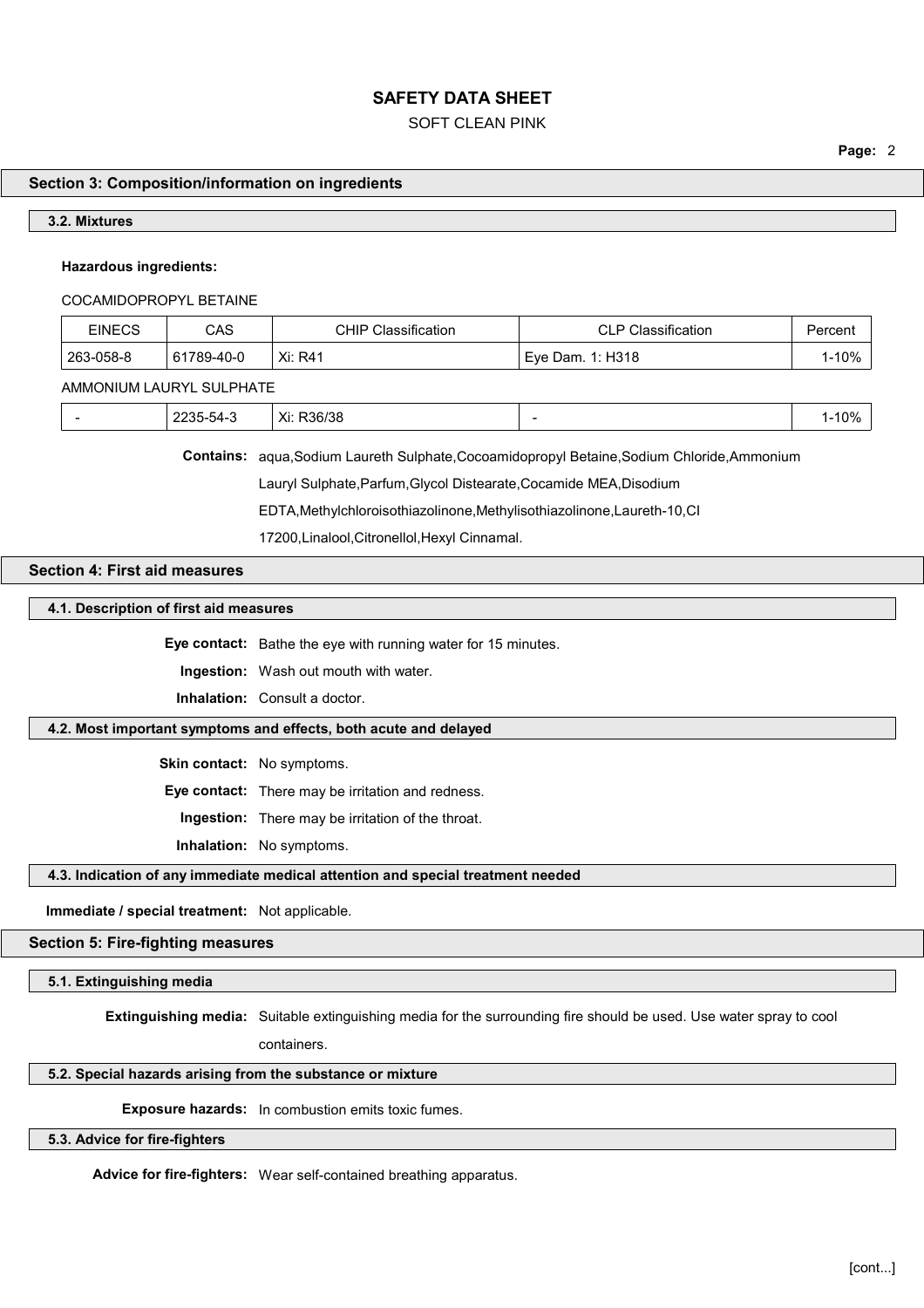### SOFT CLEAN PINK

#### **Section 6: Accidental release measures**

#### **6.1. Personal precautions, protective equipment and emergency procedures**

**Personal precautions:** Refer to section 8 of SDS for personal protection details. Turn leaking containers leak-side up

to prevent the escape of liquid.

### **6.2. Environmental precautions**

**Environmental precautions:** Do not discharge into drains or rivers. Contain the spillage using bunding.

#### **6.3. Methods and material for containment and cleaning up**

**Clean-up procedures:** Absorb into dry earth or sand. Transfer to a closable, labelled salvage container for disposal

by an appropriate method.

**6.4. Reference to other sections**

**Reference to other sections:** Refer to section 8 of SDS.

### **Section 7: Handling and storage**

**7.1. Precautions for safe handling**

**7.2. Conditions for safe storage, including any incompatibilities**

**Storage conditions:** Store in cool, well ventilated area. Keep container tightly closed.

**Suitable packaging:** Polyethylene. Stainless steel. Glass.

**7.3. Specific end use(s)**

**Specific end use(s):** No data available.

**Section 8: Exposure controls/personal protection**

**8.1. Control parameters**

**Workplace exposure limits:** No data available.

**8.1. DNEL/PNEC Values**

**DNEL / PNEC** No data available.

**8.2. Exposure controls**

**Respiratory protection:** Respiratory protection not required.

# **Section 9: Physical and chemical properties**

#### **9.1. Information on basic physical and chemical properties**

State: Liquid

**Colour:** Pink

**Odour:** Pleasant

**Evaporation rate:** Moderate

**Oxidising:** Non-oxidising (by EC criteria)

**Solubility in water:** Soluble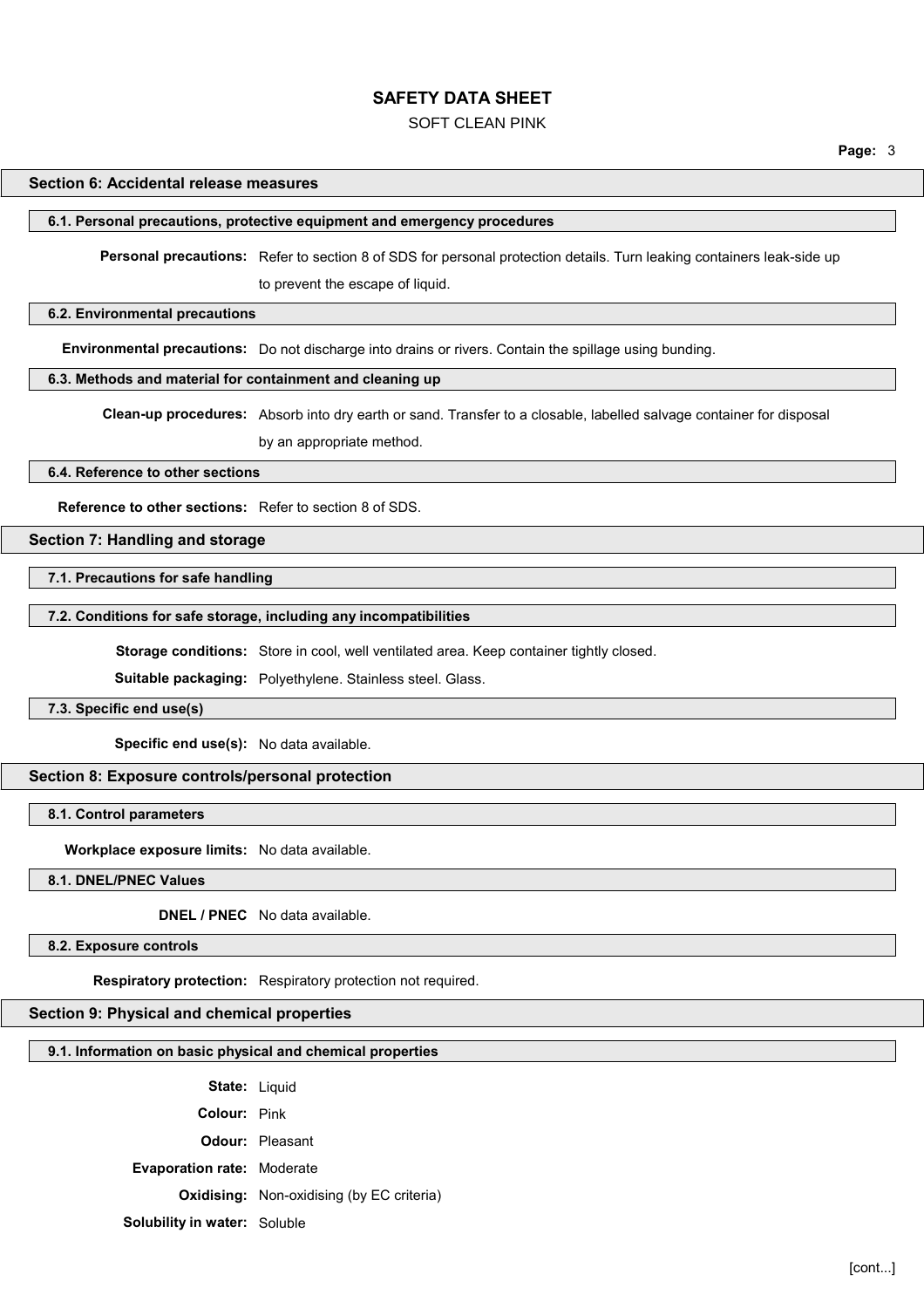SOFT CLEAN PINK

**Viscosity:** Viscous

**Relative density:** 1.023 **pH:** 6.5 - 7.5

**VOC g/l:** 0

**Boiling point/range°C:** 98 - 102 **Melting point/range°C:** -2 /0

**Page:** 4

**9.2. Other information**

**Other information:** No data available.

**Section 10: Stability and reactivity**

**10.1. Reactivity**

**Reactivity:** Stable under recommended transport or storage conditions.

**10.2. Chemical stability**

**Chemical stability:** Stable under normal conditions.

**10.3. Possibility of hazardous reactions**

**Hazardous reactions:** Hazardous reactions will not occur under normal transport or storage conditions.

**10.4. Conditions to avoid**

**10.5. Incompatible materials**

**10.6. Hazardous decomposition products**

**Haz. decomp. products:** In combustion emits toxic fumes of carbon dioxide.

#### **Section 11: Toxicological information**

### **11.1. Information on toxicological effects**

**Toxicity values:** No data available.

**Symptoms / routes of exposure**

**Skin contact:** No symptoms.

**Eye contact:** There may be irritation and redness.

**Ingestion:** There may be irritation of the throat.

**Inhalation:** No symptoms.

**Section 12: Ecological information**

**12.1. Toxicity**

**Ecotoxicity values:** No data available.

#### **12.2. Persistence and degradability**

**Persistence and degradability:** Biodegradable. The surfactants contained in this preperation comply with the biodegradability

criteria as laid down in regulation (EC) No.648/2004 on detergents.

### **12.3. Bioaccumulative potential**

**Bioaccumulative potential:** No bioaccumulation potential.